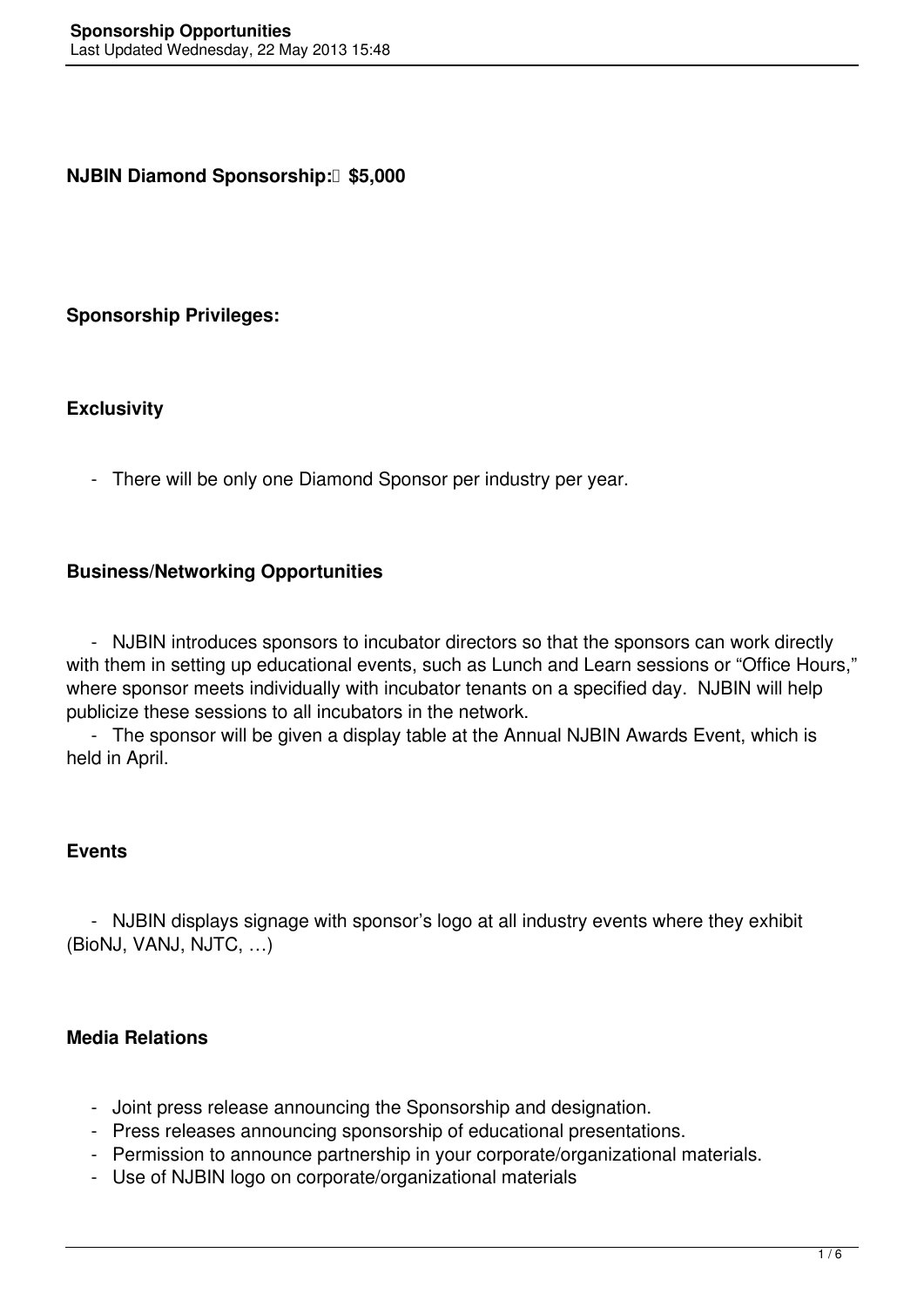#### **NJBIN Website**

 - Sponsor's logo displayed prominently on homepage of NJBIN website (njbin.org) and on a sponsorship page.

## **NBIA-NJBIN Chapter Newsletter**

 - Opportunity to write four 500-word educational articles about sponsor's company/organization for the NBIA-NJBIN Chapter Newsletter, which is mailed to state and federal legislators. An electronic version of the newsletter is also sent to the NJBIN email distribution list, which includes our network of companies, investors, professional service providers and stakeholders within public institutions and private organizations that support the entrepreneurial community.

 - Four 1/4-page advertisements in the newsletter (sponsor provides high-resolution, camera-ready ad as jpeg).

**NJBIN Gold Sponsorship: \$2,000.00** 

**Sponsorship Privileges:**

# **Exclusivity**

- There will be no more than five Gold Sponsors per industry per year.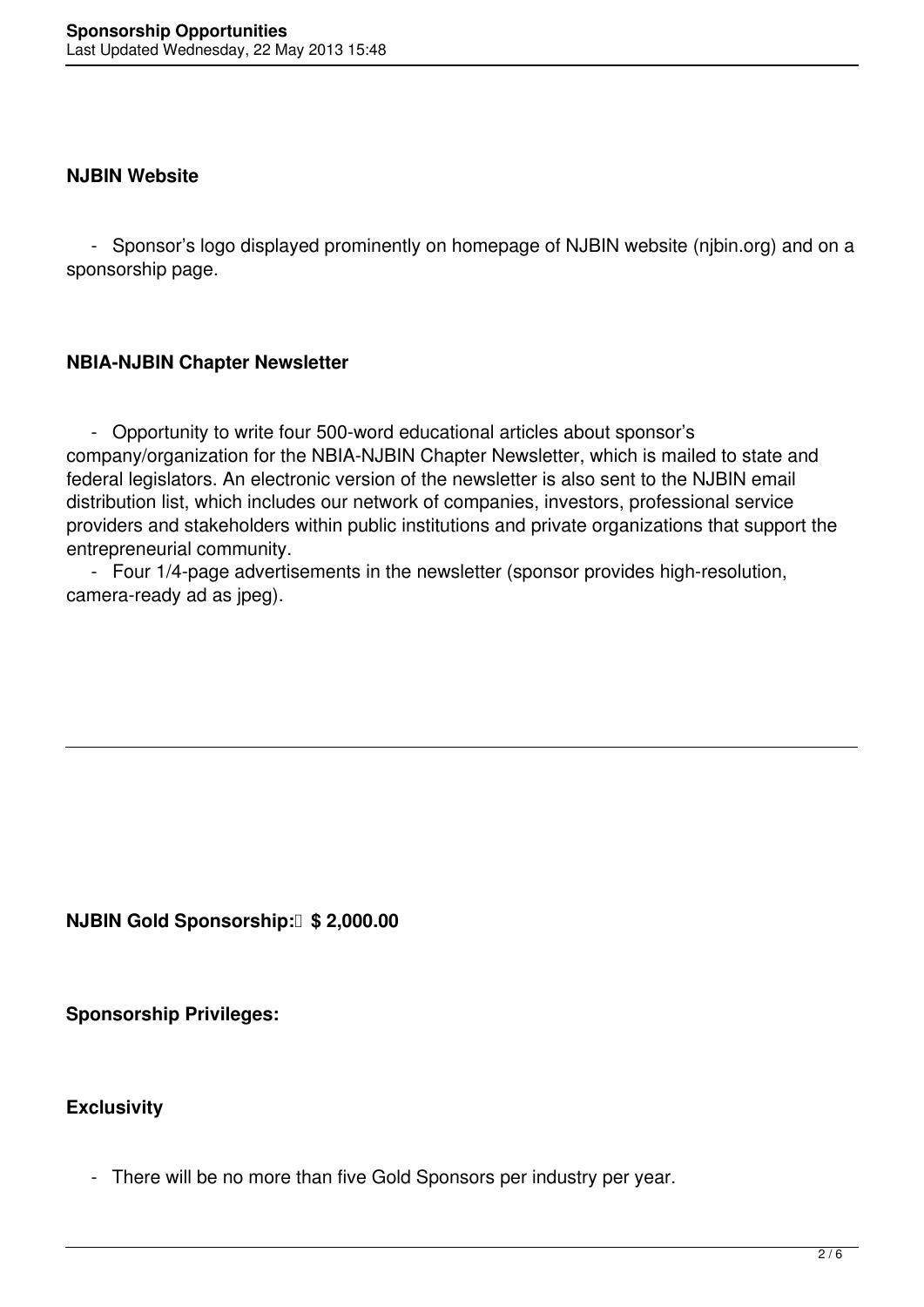## **Business/Networking Opportunities**

 - NJBIN introduces sponsors to incubator directors so that the sponsors can work directly with them in setting up educational events, such as Lunch and Learn sessions or "Office Hours," where sponsor meets individually with incubator tenants on a specified day. NJBIN will help publicize these sessions to all incubators in the network.

 - The sponsor will be given a display table at the Annual NJBIN Awards Event, which is held in April.

## **Events**

 - NJBIN displays signage with sponsor's logo at all industry events where NJBIN exhibits (BioNJ, VANJ, NJTC, …)

# **Media Relations**

- Joint press release announcing the Sponsorship and designation.
- Press releases announcing sponsorship of educational presentations.
- Permission to announce partnership in your corporate/organizational materials.
- Use of NJBIN logo on corporate/organizational materials.

## **NJBIN Website**

 - Sponsor's logo displayed prominently on homepage of NJBIN website (njbin.org) and on a sponsorship page.

# **NBIA-NJBIN Chapter Newsletter**

 - Opportunity to write four 250-word educational articles about sponsor's company/organization for the NBIA-NJBIN Chapter Newsletter, which is mailed to state and federal legislators. An electronic version of the newsletter is also sent to the NJBIN email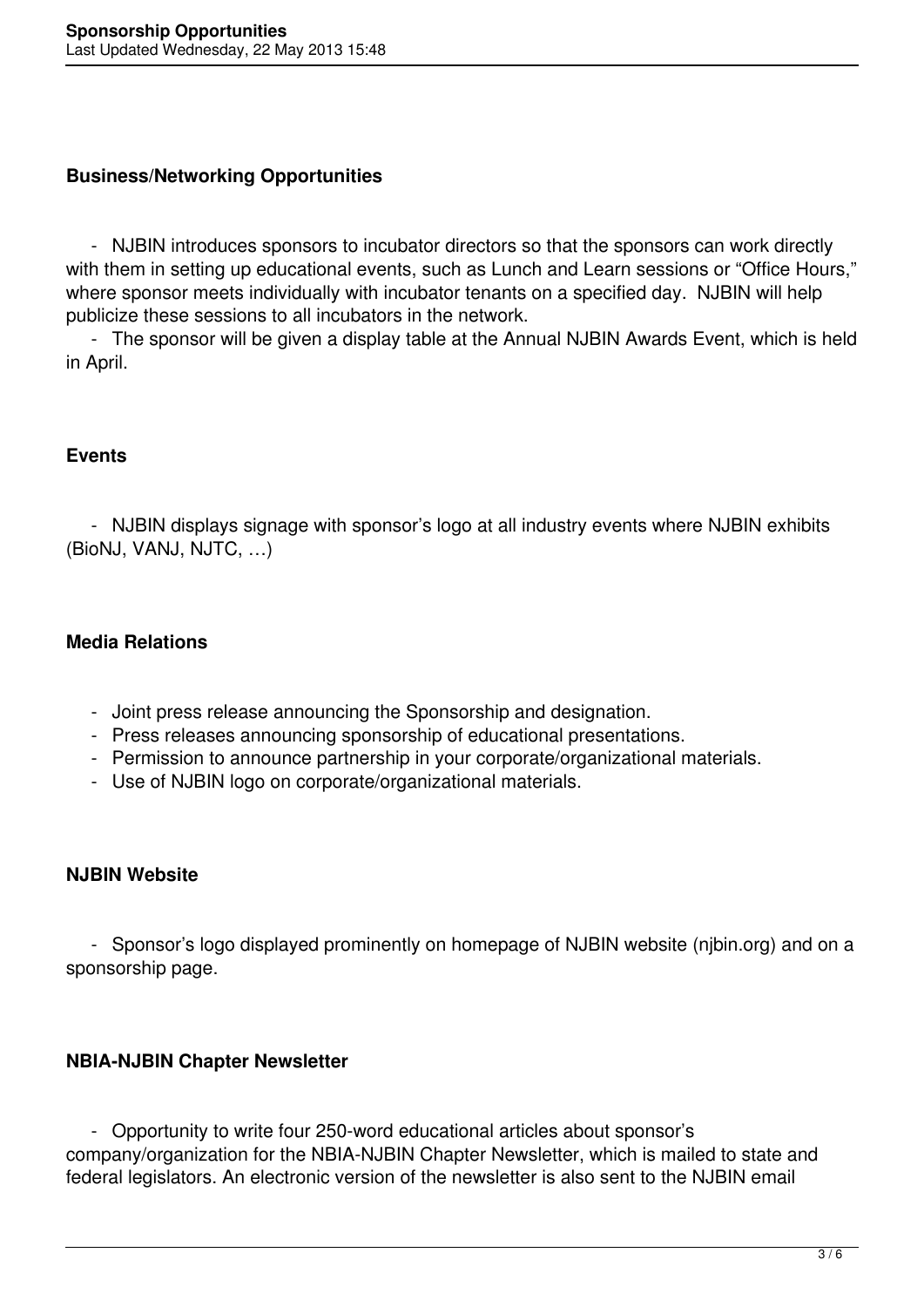distribution list, which includes our network of companies, investors, professional service providers and stakeholders within public institutions and private organizations that support the entrepreneurial community.

 - Four 1/4-page advertisements in the newsletter (sponsor provides high-resolution, camera-ready ad as jpeg).

**NJBIN Silver Sponsorship: \$ 1,000** 

**Sponsorship Privileges:**

# **Business/Networking Opportunities**

 - NJBIN introduces sponsors to incubator directors so that the sponsors can work directly with them in setting up educational events, such as Lunch and Learn sessions or "Office Hours," where sponsor meets individually with incubator tenants on a specified day. NJBIN will help publicize these sessions to all incubators in the network.

 - The sponsor will be given a display table at the Annual NJBIN Awards Event, which is held in April.

## **Media Relations**

- Joint press release announcing the Sponsorship and designation.
- Press releases announcing sponsorship of educational presentations.
- Permission to announce partnership in your corporate/organizational materials.
- Use of NJBIN logo on corporate/organizational materials.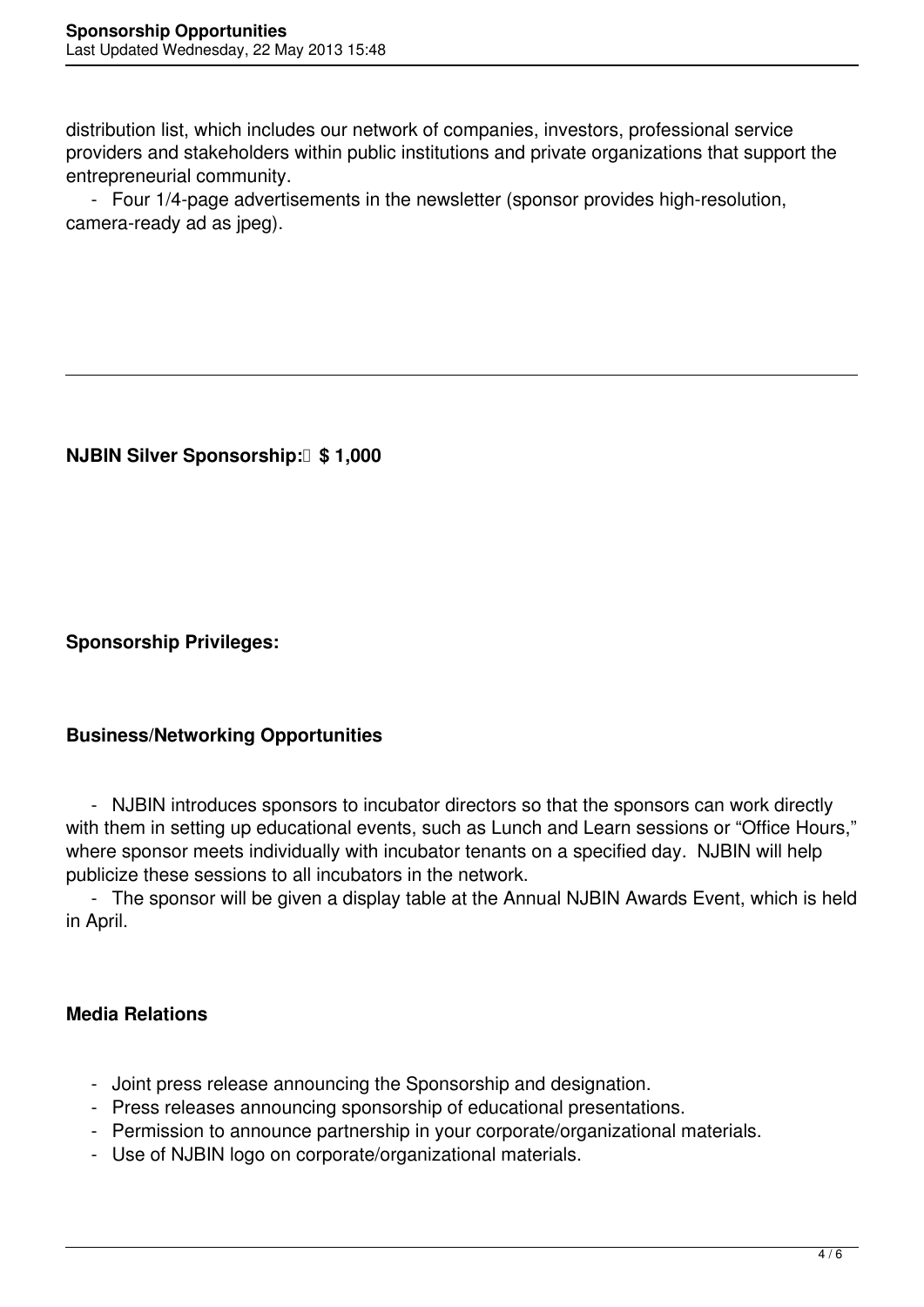#### **NJBIN Website**

 - Sponsor's logo displayed prominently on homepage of NJBIN website (njbin.org) and on a sponsorship page.

## **NBIA-NJBIN Chapter Newsletter**

 - Opportunity to write two 250-word educational article about sponsor's company/organization for the NBIA-NJBIN Chapter Newsletter, which is mailed to state and federal legislators. An electronic version of the newsletter is also sent to the NJBIN email distribution list, which includes our network of companies, investors, professional service providers and stakeholders within public institutions and private organizations that support the entrepreneurial community.

 - Two 1/4-page advertisements in the newsletter (sponsor provides high-resolution, camera-ready ad as jpeg).

## **NJBIN Bronze Sponsorship: \$ 500**

**Sponsorship Privilege:**

## **Print: NBIA-NJBIN Chapter Newsletter**

 - Two 1/4 page advertisements in the newsletter (sponsor provides camera-ready ad as jpeg). The newsletter is mailed to state and federal legislators. An electronic version of the newsletter is also sent out to the NJBIN email distribution list, which includes our network of companies, investors, professional service providers and stakeholders within public institutions and private organizations that support the entrepreneurial community.